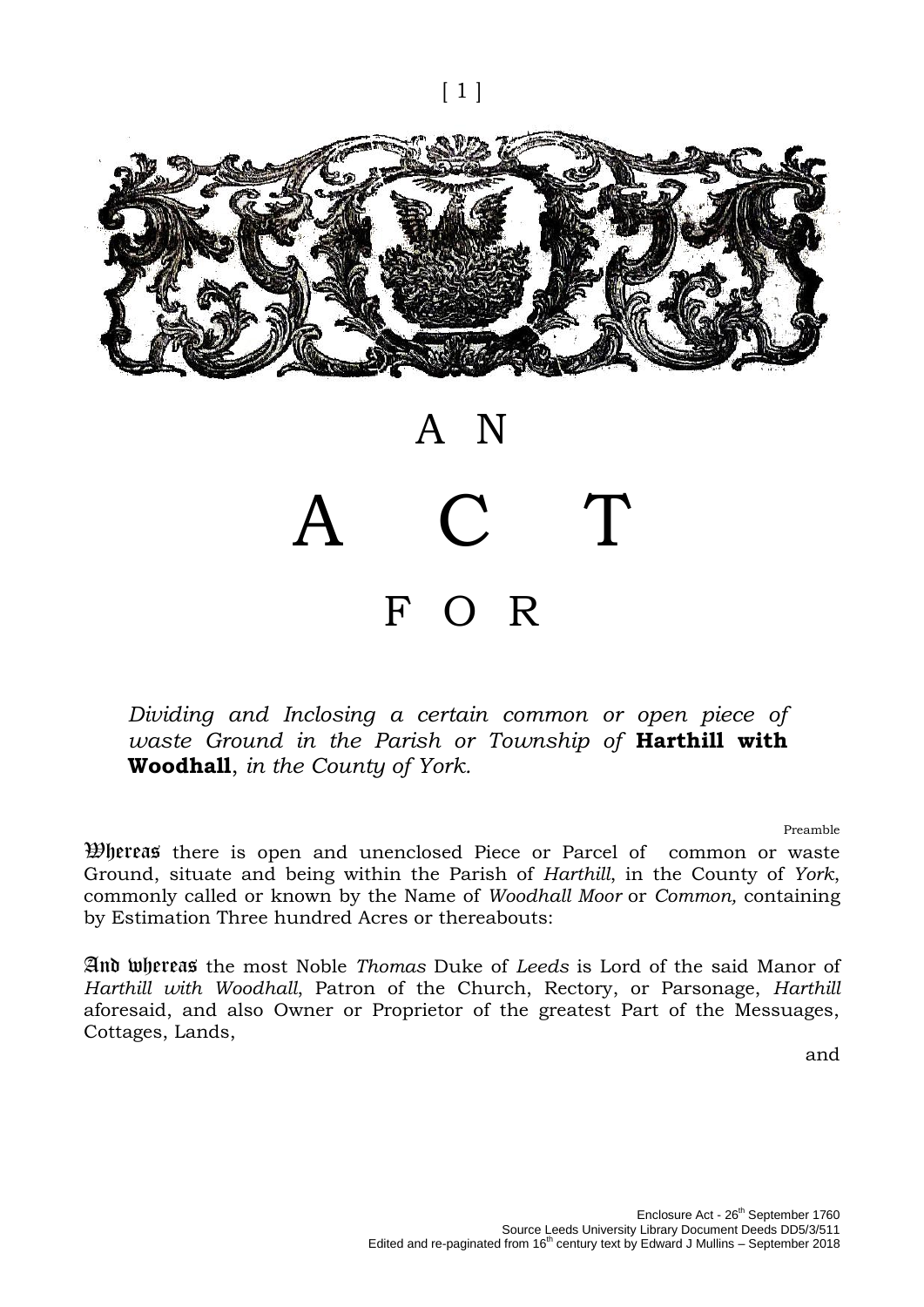and Tenements, within or belonging to the said Parish or Township of *Harthill with Woodhall*, and is Owner of the Soil of the said Common called *Woodhall Moor* or Common; and *John Hewett*, Clerk, is the present Rector of the said Church, Rectory, or Parsonage, and, as such, possessed of, or entitled to the Parsonage House, and the Glebe Lands thereunto belonging, and to the Tythes of Corn, Grain, Hay, Wool, and Lambs, and all Privy and other Tythes to the said Rectory, belonging or in any-wise appertaining:

And whereas *Gilbert Rodes, Esquire, Robert Belk, Peter Belk, and Peter Norborne, George Story, John Willis and John Kitchen*, with other Freeholders, are Owners and Proprietors of the Residue of the Messuages, Cottages, Lands, and Tenements, within or belonging to the said Township of *Harthill with Woodall*; and the said *Thomas* Duke of *Leeds*, and the several other Freeholders, Owners, and Proprietors, in respect of such their Messuages, Cottages, Lands, and Tenements, are entitled to, and they, and their Tenants, occupy and do enjoy, Common of Pasture for their Cattle in, over, and upon, the said Common called *Woodhall Moor* or *Common*, and at all times in the Year:

And whereas the said Common, or Piece or Parcel of waste Ground, so long as the same lies open, commonable, and unenclosed, is in a great measure useless, or of little Advantage to the several owners and Proprietors of Messuages, Cottages, Lands, and Tenements, having Right of Common there, and totally incapable of any improvement.

And whereas the said *Thomas* Duke of *Leeds*, *John Hewett, Gilbert Rodes, Robert Belk, Peter Belk, and John Norborne, George Story, John Willis, and John Kitchen,* and others, Owners and Proprietors of Messuages, Cottages, Lands, and Tenements, interested in the common or Piece of waste Ground, are willing and desirous that the same may be enclosed, taken in, and divided, by Commissioners in that behalf to be appointed; and that specific Parts and Shares thereof may be signed and allotted to the several Proprietors thereof respectively, in Severalty, in lieu of, and in proportion and according to, their several and respective Shares, Interests, and Common Rights, in, over, and upon, the said Common, or Piece or Parcel of waste Ground, as the same is now open and unenclosed; and in the manner, and subject to the Rules, Orders, and Directions, herein after-mentioned, prescribed, and declared, concerning the same:

But although such Division and enclosure will tend to manifest Advantage of the several persons interested in the Premises

and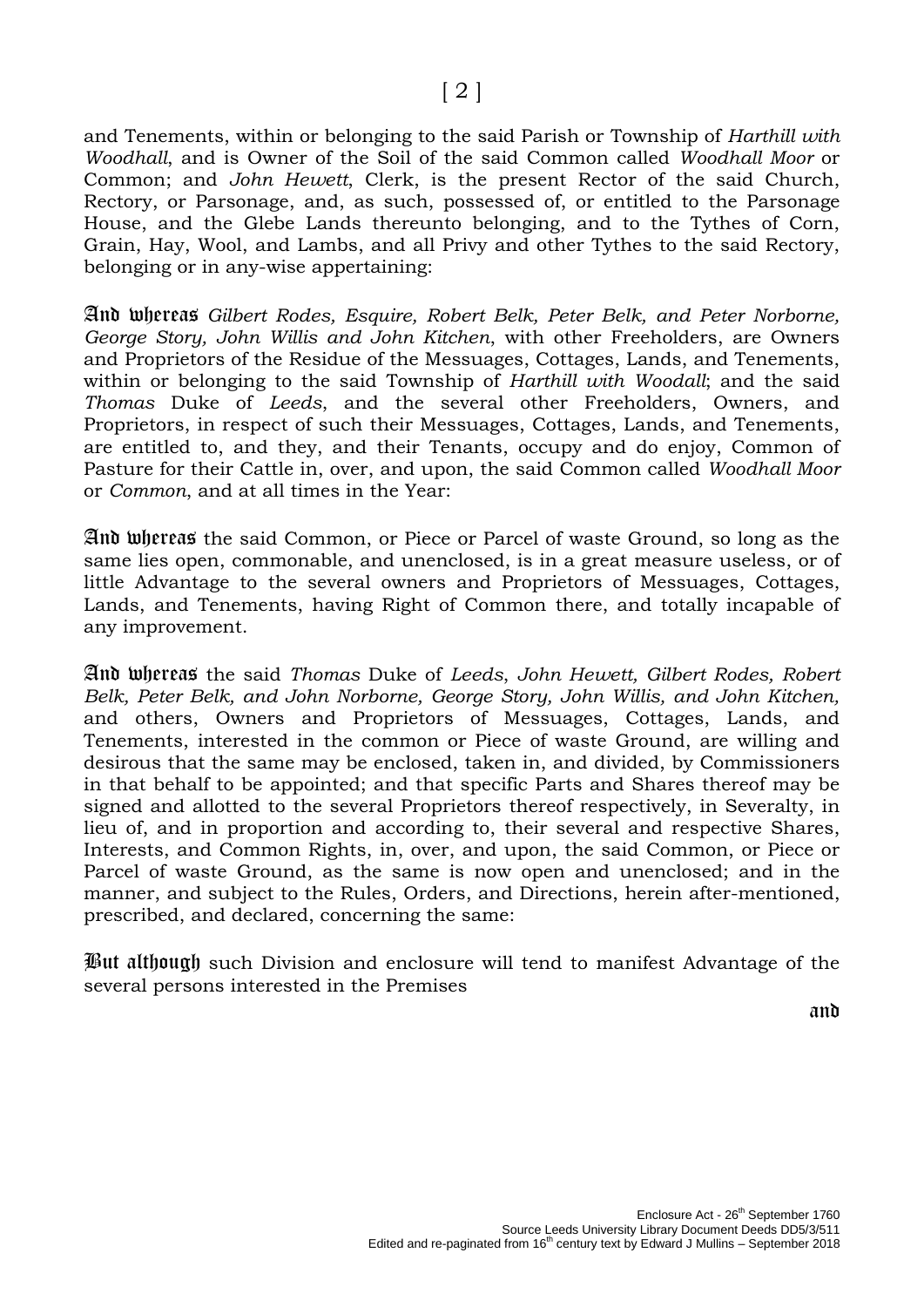and be an Improvement of their several Estates;  $\mathbb{P}$ et the same cannot be established, or rendered effectual, without the Aid and Authority of Parliament:

## Alay it therefore please Pour AlATESTP

That it may be **Enacted**; And be it **Enacted**, by the K I N G's most Excellent MAJESTY, by and with the Advice and Consent of the Lords Spiritual and Temporal, and Commons, in this present Parliament assembled, and by the Authority of the same. That *William Simpson,* of *Stainford,* in the *s*aid County of *York*, *William Marsden*, of *Barnsley* in the said County of *York*, Esquires, and *Francis Ashbey* of the said Parish of *Harthill*, Gentleman, and their Successors, to be elected in manner herein after-mentioned, shall be, and they are hereby, nominated and appointed Commissioners for setting out, dividing, allotting, and enclosing, the said Common, or Piece or Parcel of waste Ground, situate, lying, and being, within, or belonging to, the said Township of *Harthill with Woodhall* aforesaid, herein before-mentioned, and for putting this Act in Execution.

> A Survey to be made

And, for the more certain Division of the said Common, Piece or Parcel of waste Ground, Be it further Enacted, by the Authority aforesaid, That a true and distinct Survey shall be made of the said Common, Piece or Parcel of waste Ground; and also of all and singular the Lands and Grounds now enclosed, within the said Township (or of such Part and Parts thereof as has not already been made and taken), before the Twenty-ninth Day of *September* One thousand Seven hundred and *Sixty,* or as soon after as conveniently may be, by the said Commissioners, or any Two or more of them, or by such Person or Persons, as they, or any Two or more of them, shall appoint; -and such Survey shall be reduced into Writing, and the Number of Acres, Roods, and Perches, belonging to each Owner and Proprietor, and also of the said Common, or Piece of waste Ground, shall therein be specified, and described; and such survey shall be laid before the said Commissioners, and their Successors, or any Two or more of them, at some or One of their. Meetings to be held in pursuance of this Act.

> Commisioners to set out the Proprietors Shares

And it is hereby further Enacted, by the Authority aforesaid, That the said Commissioners, and their successors, or any Two or more of them, shall and may, and they are hereby authorised and required at any time or times after the said Survey shall have been laid before them, and before the Twenty-fifth Day of *March* One thousand Seven hundred and *Sixty one*, to divide, assign, appoint, set out, and

allot,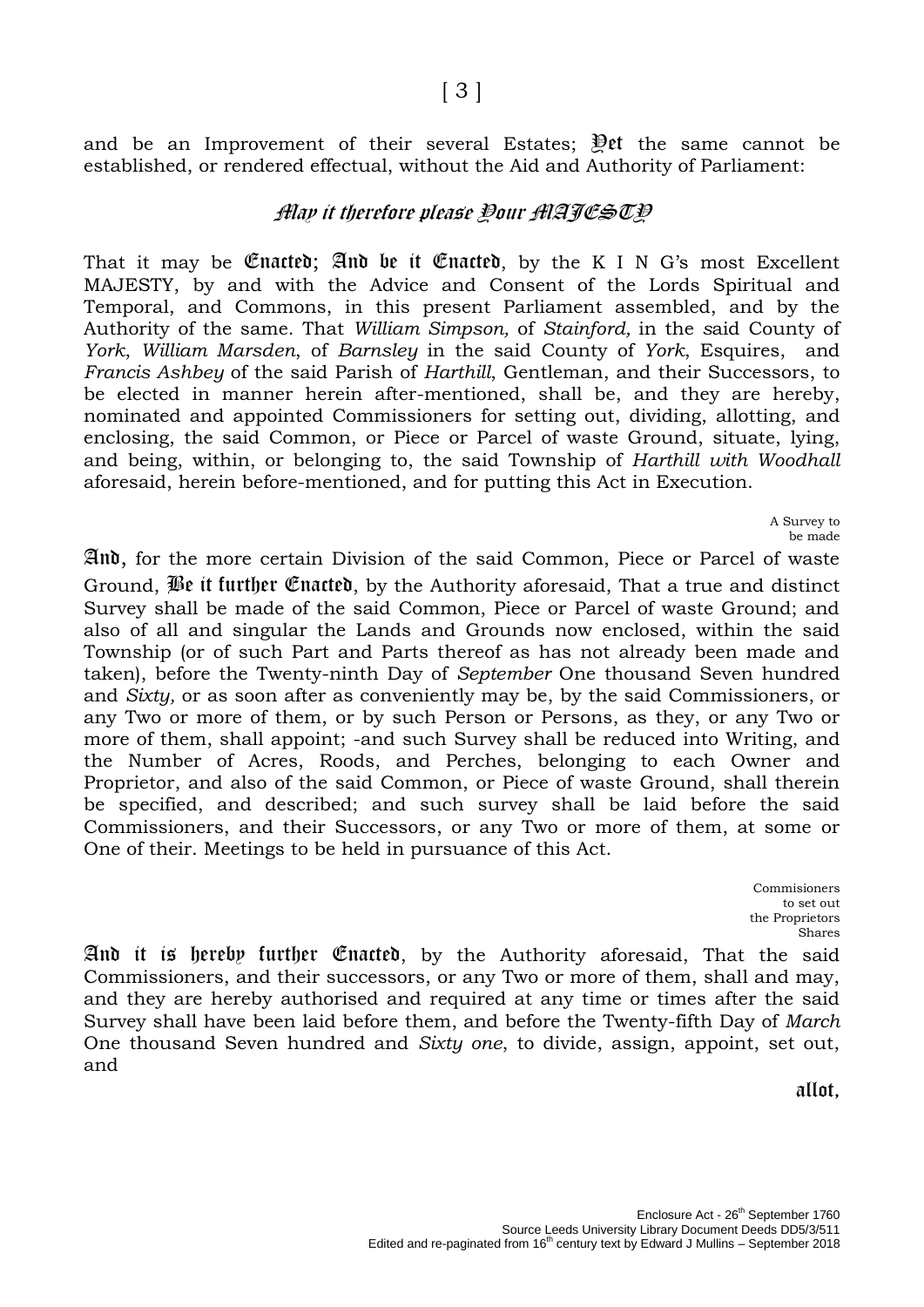allot, the said Common, Piece or Parcel of waste Ground, herein before-mentioned, unto and amongst them the said *Thomas* Duke of *Leeds*, *John Hewett, Gilbert Rodes, Robert Belk, Peter Belk*, and *John Norborne, George Story, John Willis*, and *John Kitchen*, and the several Owners and Proprietors entitled to, and interested in, the same, in proportion according to their several Shares, Interests, and other Rights and Properties, in, upon, and over, the said Common, or Piece or Parcel of waste Ground; subject nevertheless to the Rules, Orders, and Directions, in and by this Act ordered, directed, established, appointed, and prescribed.

#### Not to give

undue Preference

Provided Always, and be it further Enacted and Declared by the Authority aforesaid. That nothing in this Act contained shall empower the said Commissioners, or any of them, to give any undue Preference to any of the Parties interested in the said intended Enclosure and Division, in respect of their Shares and Allotments; but that the said Commissioners, or Successors, or any of them, in making such Allotments, shall have due Regard to the Quality as well as the Quantity of the Land and Ground to be enclosed, divided, and allotted, and Situation and Contiguity of the same to the Dwelling-houses, Lands, and Grounds, of several Parties to and for whom the same shall be respectively assigned and allotted; and also to the Right of Common, and other Property to each Person interested in the said Division and Enclosure; and the Quality, as well as the Quantity, and Contiguity, of the Lands to be allotted in lieu therefore; the smallest Owners and Proprietors of the Common, or Piece or Parcel of Waste Ground, having their Allotments nearest to their Dwelling houses, or Lands and Grounds lying within the said Township of *Harthill with Woodhall* aforesaid.

Commissioners to

adjust Differences

And, for the better ascertaining the Rights and Claims of all the Parties interested as aforesaid, Be it further Enacted, by the Authority aforesaid, That in case any Difference or Dispute shall arise between any of the said Parties interested in the said intended Division and Enclosure, or any of them, touching or concerning the respective Shares, Rights, and Interests, which they, or any of them, now have, or claim to have, in the said Common, Piece or Parcel of waste Ground, so intended to be enclosed as aforesaid, or touching the respective Shares and Proportions which they, or any of them, ought to have of and in the said intended Division and Enclosure, it shall and may be lawful to and for the said Commissioners, and their Successors, or any Two or more of them, and they are hereby required, by Examination of Witnesses upon Oath (which Oath the said Commissioners, ot any Two or more of them, are hereby authorized and empowered to administer); and, upon other proper and sufficient Inquiry, Evidence, and Satisfaction, to hear and finally determine the same.

And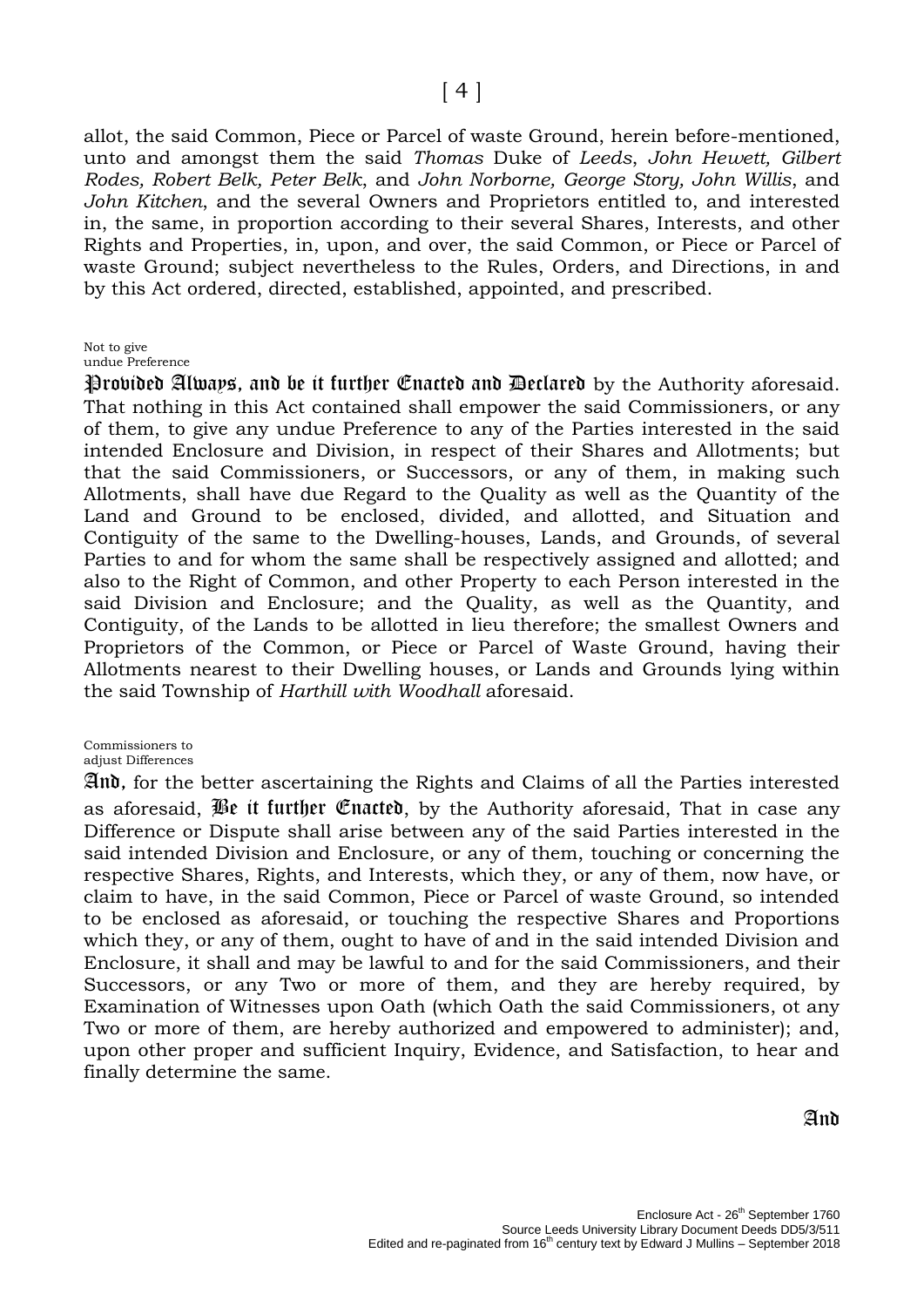#### and set out Ways and Roads

And be it further Enacted, by the Authority aforesaid, That the said Commissioners, and their Successors, or any Two or more of them, shall and may let out and appoint such public and private Roads or Ways, and also such Ditches, Drains, Fences, Bridges, Gates, and Stiles, as they shall think convenient, in over, and upon, the Enclosures to be madc by virtue of this Act; so as that all such public Roads shall be Forty Feet broad at the least between the Ditches or Fences and such public Roads shall, at all times for ever hereafter, be repaired, and kept in Repair, in such a manner as other public Highways are by Law directed to be repaired; and that after making the Roads and Ways so set out and appointed, it shall not be lawful for any Person or Persons to use any other Roads or Ways, either public or private, over or through the said new Enclosures, on Foot or with Horses, Cattle, or Carriages; and that all the former Roads and Ways, which shall not be set out and appointed as the Roads and Ways through the said intended Enclosures, shall be deemed Part of the Lands to be Enclosed, and shall be divided and allotted accordingly as Part of such Lands; and that all the private Ways, Ditches, Drains, Fences, Bridges, Gates, and Stiles, so to be let out and appointed as aforesaid, shall be made, and, at all times thereafter, repaired, cleansed, maintained, and kept in Repair, by such Person or Persons, and in such manner, as the said Commissioners, or any Two or more of them, shall, by their Award or Instrument herein after-mentioned, order, direct, or appoint.

> Allotments to be in lieu of Common Right

And it is hereby further Enacted, by the Authority aforesaid, That the said Common Piece or Parcel of waste Ground, to be divided, set out, allotted, and appointed, unto and for several Persons who by virtue of this Act, shall be entitled to the same, shall be in full Bar of, and in full Satisfaction and Compensation for, their several and respective Rights of Common, and other Rights and Properties whatsoever, in, over, and upon, the said Common Piece or Parcel of waste Ground; and that, from and immediately after the making the said Division and Allotments, and the Execution of the said Award or Instrument, of such Tenor and Purport as herein after-mentioned, the Right of the said Duke in and to the Soil of the said Common, Piece or Parcel of waste Ground, called *Woodhall Moor*, or Common, which shall be taken into the said intended enclosure, and all the Right of Common belonging to, or claimed by, all and every the said Owners, Proprietors, or Occupiers, of Messuages, Cottages, Lands, and Tenements, or other Hereditaments, within or belonging to the said Township of *Harthill*, with *Woodhall* aforesaid, in, over, and upon, the said common Piece or Parcel of waste. Ground, and every Part thereof, shall cease, determine, and be for ever extinguished.

> Commissioners to make an Award

And be it further Enacted, by the Authority aforesaid, That within the Space of Six Calendar Months after the Division and

## **Allotments**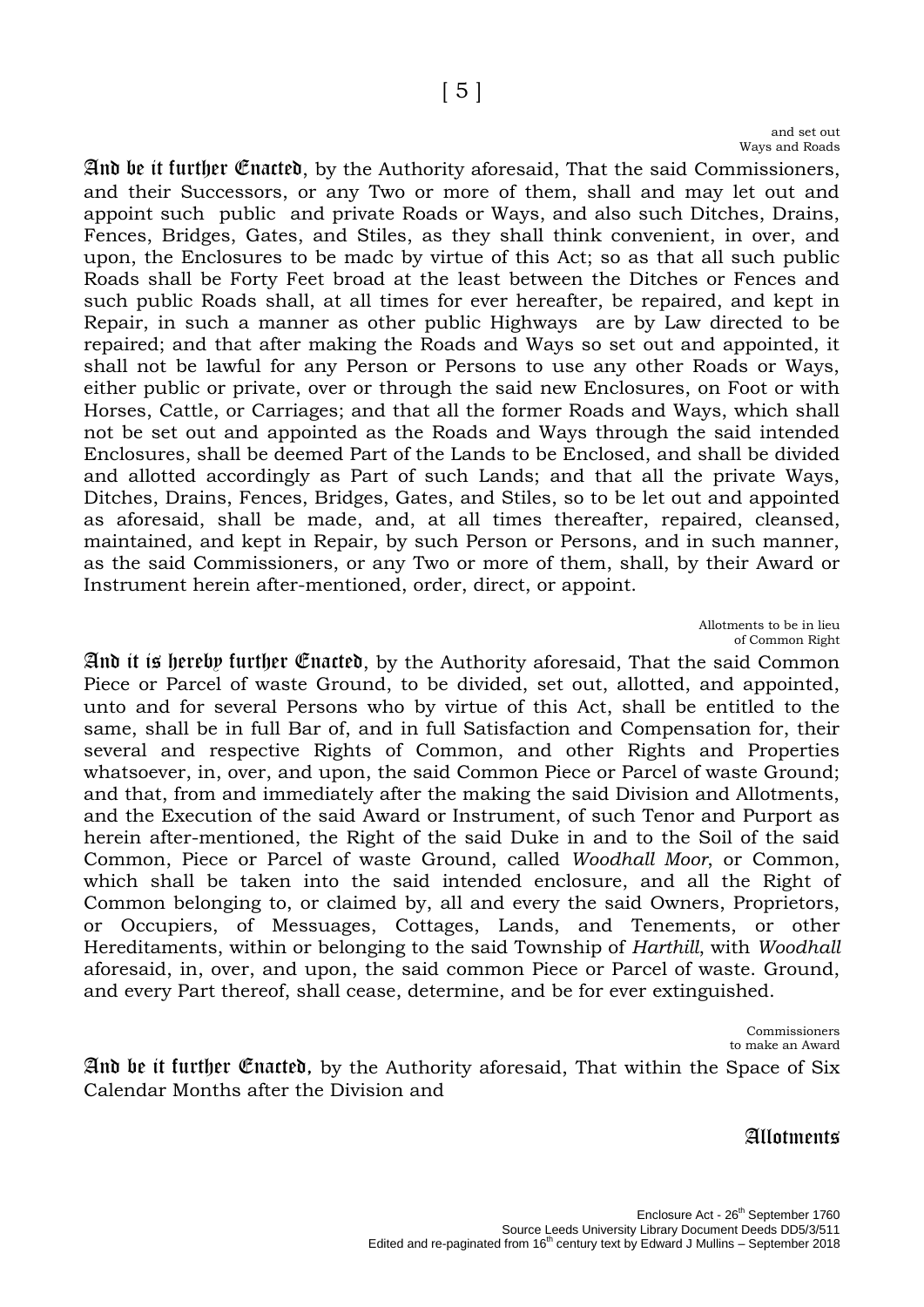Allotments of the said Common, Piece Parcel f waste Ground shall be completed and finished, the said Commissioners, and their successors, or any Two or more of them, shall form and draw up, and they are hereby authorized and required to form and draw up, an Award or instrument thereof in Writing, which shall express and contain the Quantity and Contents, in Statute-measure, of the Acres, Roods, and Perches, contained in the said Common, Piece or Parcel of waste Ground, so intended to be enclosed as aforesaid, and the Quantity and Contents of each and every Part and Parcel thereof, assigned and allotted to each of the Parties entitled to Lands, Common Right, or any other Property within the same, and a Description of the Situation, Butta's, and Boundaries, of such Parcels and Allotments respectively, and proper Orders and Directions for and concerning the laying out and making of the public Roads, and the Breadth thereof, and for and concerning the laying out, making, maintaining, cleansing, and keeping in, Repair, the private Roads and Ways, Fences, Ditches, Drains, Bridges, Gates, and Stiles, in, over, and upon the said intended Enclosures; and also all such Orders, Regulations, Determinations, as are in or by this Act mentioned, directed, or required to be made and established, and such other Orders. and Regulations as shall be necessary or proper, conformable to the true Tenor of this Act, for the more easy-and effectual Execution thereof, and for preventing all Difficulties and Disputes in relation to the Matters therein contained; which said Award or Instrument shall be fairly engrossed upon Parliament, and signed and sealed by the said Commissioners, and their Successors, or and two or more of them;

#### which is to be enrolled

and shall within Six Calendar Months next after the same shall be so signed and sealed as aforesaid, be enrolled in the public Register Office in *Wakefield,* in the West Riding of the County of *York* established by Act of Parliament, for the registering Deeds, Conveyances, Wills, and other encumbrances affecting Lands, Tenements, Hereditaments, in the said West Riding; to the end Recourse may be had to the same by any Person or Persons interested in the said intended Division or Enclosure; and the Register of the said Office, or his Deputy, is hereby required to enrol the said Award or Instrument, for the usual Fee allowed and appointed to be taken by the said Act for enrolling Bargains, and Sales of Lands; and a Copy such Instrument, signed, by the said Register or his Deputy, purporting to be a true Copy thereof, shall from time to time, and at all Times thereafter, be admitted and allowed in ail Courts of Law and Enquiry in *Great Britain*, and elsewhere, as legal Evidence of the same:

## Copy of Enrolment

#### to be Evidence

And the several Allotments, Partitions, and Divisions, so to be made by the said Commissioners, or their Successors, or any two or more of them, in any such Award or Instrument in Writing, so executed and enrolled as aforesaid, shall be, and are hereby declared to be, binding and conclusive unto and upon all and every several Parties so interested in the said Common, Piece or Parcel of waste Ground, so intended to be enclosed as aforesaid.

And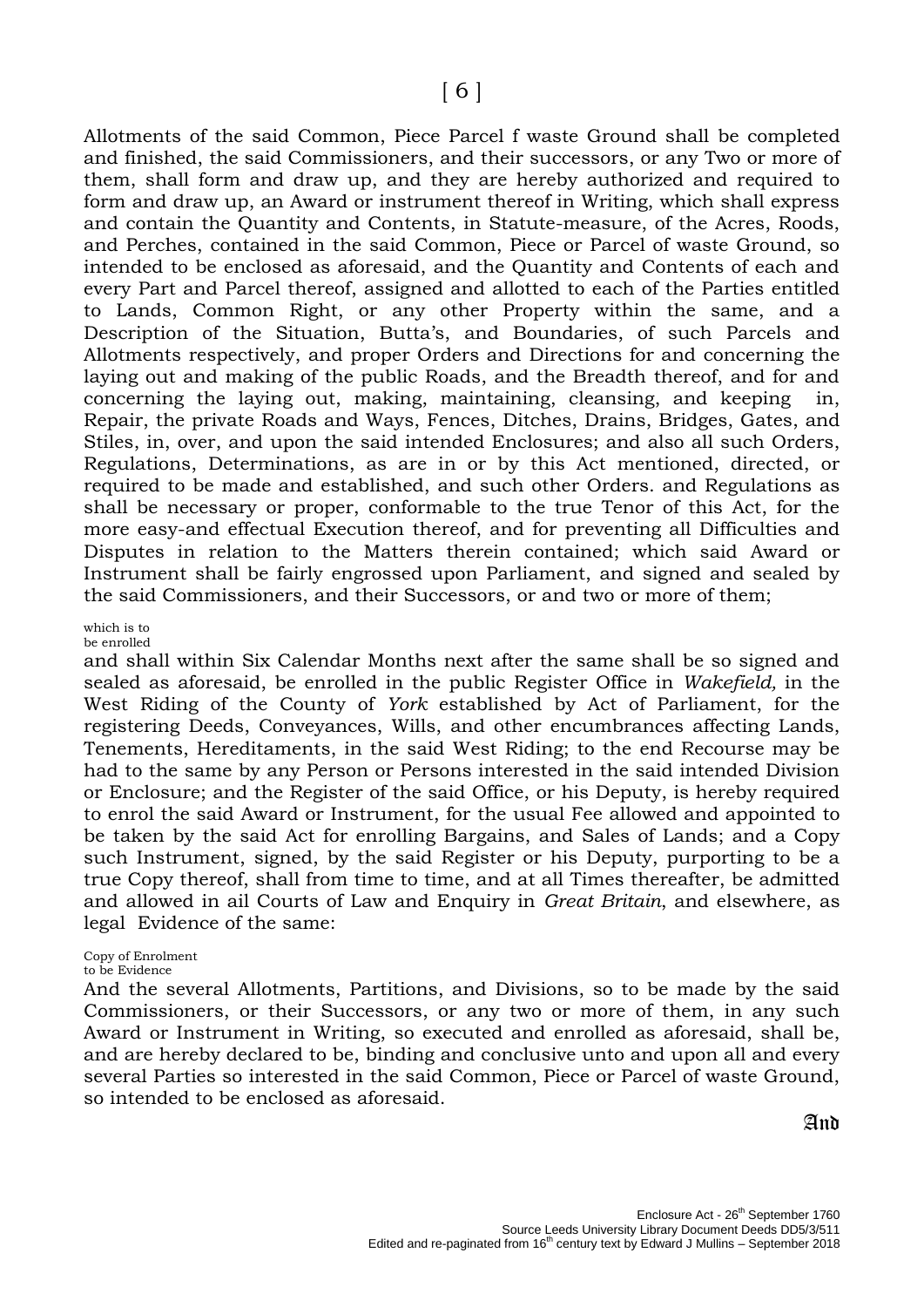#### Directions for Fencing

And be it further Enacted, by the Authority aforesaid, That, within the Space of Twelve Calendar Months after the Execution of the said Award or Instrument as aforesaid, the several Parcels of Land thereby allotted shall be enclosed, hedged, ditched, or fenced; and such Enclosures, Hedges, Ditches, and Fences, at all Times thereafter, shall be repaired and maintained in such manner as the said Commissioners, or any Two or more of them, shall, in such Award or Instrument, order and direct.

> Power to sell and exchange Shares

And it is hereby further Enacted, by the Authority aforesaid, That, for the more convenient Situation and Disposition of the several Allotments to the several Farms and Lands of the several Owners and Proprietors aforesaid, upon the said intended Division, it shall and may be lawful to and for all or any of the several Proprietors and Owners to exchange all or any of his, her or their Messuages, Lands, Tenements, ancient Enclosures or Enclosed Lands, in or upon which there is no Common Right, or other Lands and Grounds within, near or adjoining to, the Township of *Harthill with Woodhall*, or the Hamlet of *Woodhall* aforesaid, for any other Messuages, Tenements, ancient Enclosures, or enclosed Lands, as aforesaid, or other Lands or Grounds within, near, or adjoining the same Township or Hamlet, or to contract for and sell the same, or such Parts or Shares of the said Lands to be enclosed, as shall be allotted to them, or any of them, respectively, for a valuable Consideration in Money, to be agreed upon by them. or any of them, respectively; so as all and every such Exchange and Exchanges, and every such Contract and Sale, be made by and with the Consent and Approbation of the said Commissioners, or any Two of them, to be ascertained, specified, and declared, in the said Award or Instrument so directed to be made and executed as aforesaid, or some other Act or Instrument, to be enrolled as before-mentioned.

> Charges of the Act, &c.

And it is hereby further Enacted and Declared, That the Costs and Charges incident to and the obtaining and passing this Act, and of the surveying, dividing, and allotting, the Lands and Grounds so intended to be enclosed as aforesaid, and the preparing and enrolling the said Award and Instrument, and all reasonable Charges and Expenses of the Commissioners, and other necessary Expenses in, about, and concerning, the Premises, shall be borne, paid, and defrayed, by the several Owners, Occupiers, and Proprietors, to whom the said Common or Piece or Parcel of waste Ground, so to be enclosed, shall be allotted, respectively, to be settled, adjusted, and ascertained, by the said Commissioners, or any Two or more of them, in proportion to the Value of the Lands and Grounds so to be allotted and assigned to the said Persons and Parties respectively, as to the said Commissioners, or any Two or more of them, shall seem meet and expedient; And in case any such Owners, Occupiers, or Proprietors,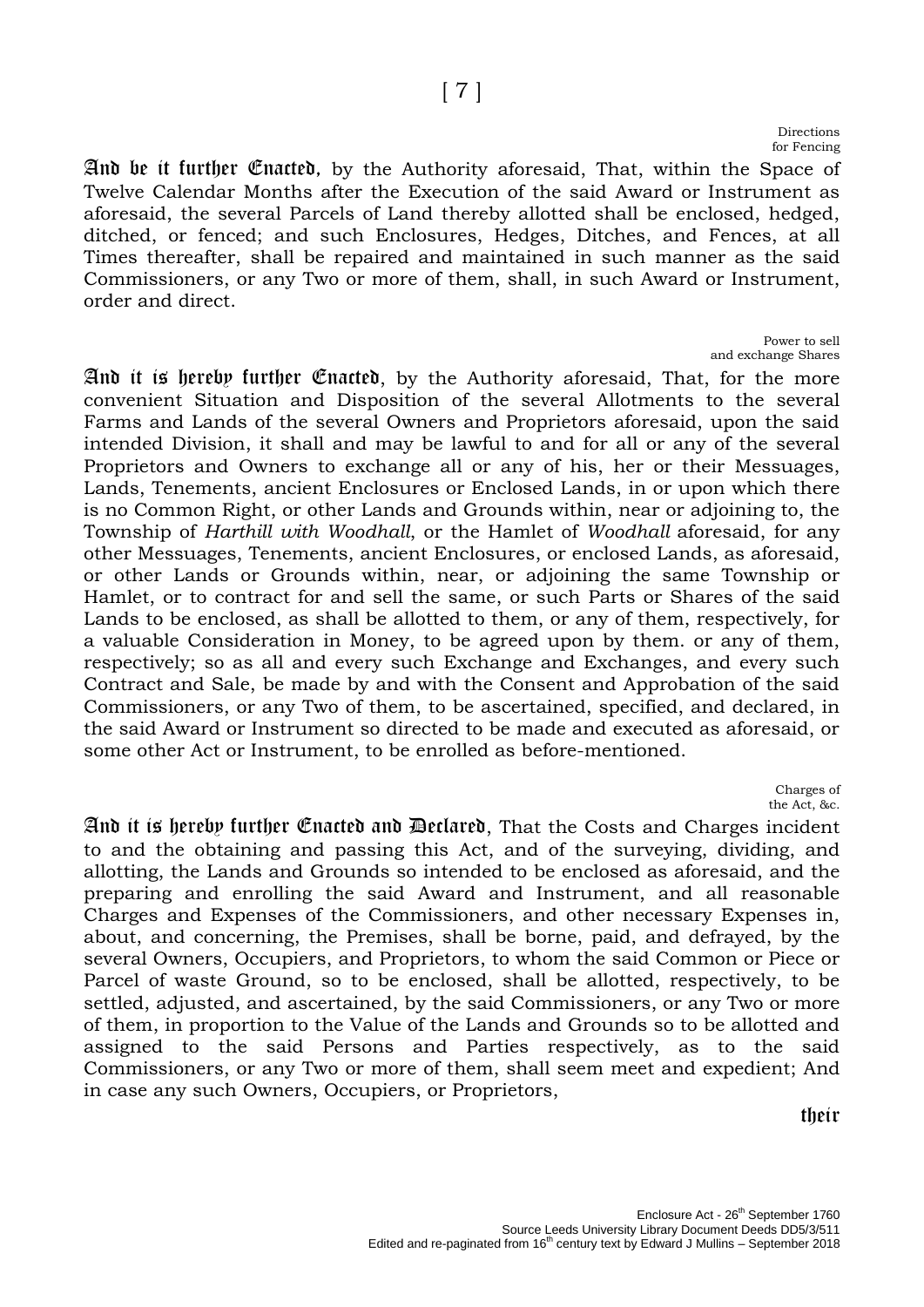their Heirs, Executors, Administrators, or Assigns, shall refuse or neglect to pay his, her, or their Share or Proportion of such Charges and Expenses, within thc time to be limited by the said Commissioners, or any Two or more of them, to such Person or Persons as they shall appoint to receive the same, then the said Commissioners, or any Two or more of them, shell and may, by Warrant under their Hands and Seals, order and direct such Sum and Sums of Money, as shall be necessary to pay and defray such Charges and Expenses, to be paid by the Person or Persons who shall be Owner or Proprietor, Owners or Proprietors, of the Inheritance of the said Lands and Grounds for the Time being:

#### How the Charges

are recovered

And in case such Owner or Proprietor, Owners or Proprietors, of the said Messuages, Cottages, Lands, and Grounds, shall neglect or refuse to pay and defray such Charges and Expenses as aforesaid, then the said Commissioners, or any Two or more of them, shall and may, by Warrant under their hands and Seals, directed to any Person or Persons whatsoever, cause the same to be levied by Distress and Sale of the Goods and Chattels of the Owner or Proprietor, Owners or Proprietors, of such Lands and Tenements, for refusing or neglecting to pay the same, rendering the Overplus (if any) to the Owner or Owners of such Goods and Chattels; the reasonable Costs, Charges, and Expenses, of taking or making such Distress and Sale being thereout first deducted and paid; or otherwise it shall and may be lawful to and for the said Commissioners, and their Successors, or any Two or more of them, to enter into and upon the Lands and Premise so to bc allotted to such Person or Persons so refusing or neglecting to pay as aforesaid, and to take and receive the Rents and Profits thereof respectively, until thereby, or therewith, the Share or Shares, Proportion or Proportion's, of the said Costs and Charges, so to be directed, awarded, and appointed, by the said Commissioners, to be paid by such Person or Persons as aforesaid; and also all Costs, Charges, and Expenses, occasioned by or attending such Entry upon and Receipt of the Rents and Profits, of the same Premises, shall respectively be fully paid and satisfied.

#### Openings to be left in the Fences

Provided also, and it it is hereby further Enacted, by the Authority aforesaid, That convenient Openings shall be left in the said Fences and Enclosures, for the Space of Twelve Calendar Months next ensuing the Execution of the said Award or Instrument, for the Passing of Cattle, Carts, and Carriages, through the same, unless the several Parties interested therein shall agree the the same shall be sooner made up and enclosed.

The Act not to prejudice Persons Rights

Provided also, and it is hereby further Enacted, That nothing in this Act contained shall extend, or be construed, deemed, adjudged, or taken, to revoke, make void, alter, annul, or any-wise affect, and Settlement, Deed or Will whatsoever, or to prejudice any Person of Persons having any Right or Claim of Dower, Jointure, Portion

### **Debt**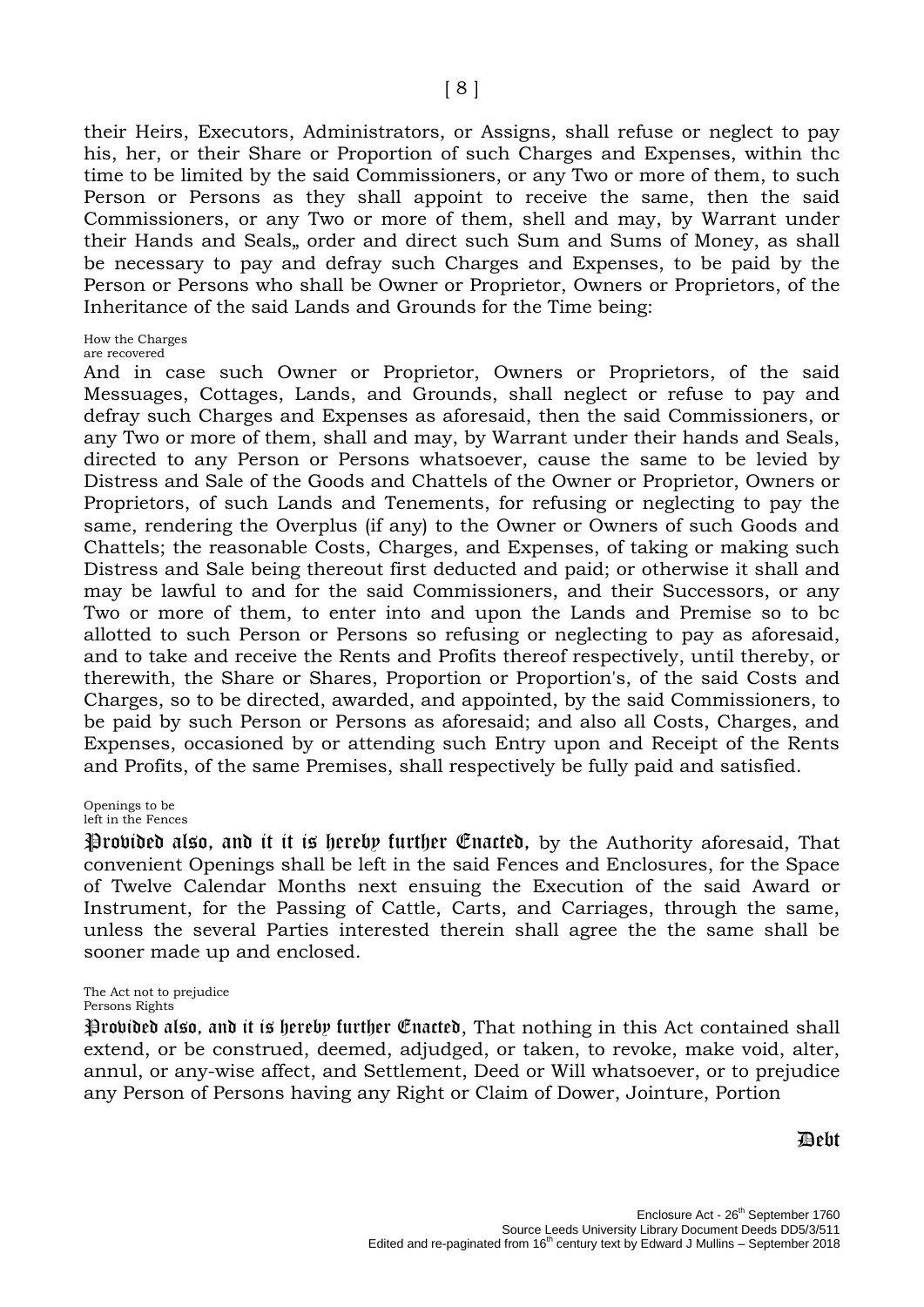Debt, Rent, Encumbrance, or other Claim and Demand, out of, upon, or affecting, any of the Lands or Grounds so intended to be divided and enclosed as aforesaid, or any Part or Parcel thereof, or which shall be exchanged in pursuance of this Act, or any Part thereof respectively; but that the Land and Grounds to be allotted shall immediately after making such Division, be, remain, and ensure, an be held and enjoyed, and the several Proprietors to whom the same shall be assigned and allotted, and given in Exchange, as aforesaid, shall from thenceforth stand and be seized and possessed thereof respectively, subject and liable to such and the same Uses, and to and for such and the same Estates and Interests, and subject to such and the same Wills, Powers, Provisos, Limitations, Remainders, Trusts, Charges, Rents, Services, Encumbrances, and Demands, as he, she, or they respectively, should and would have stood seized of, and in his, her, or their, Lands, Interests, or Property, in the said Common, Piece or Parcel of waste Ground, in case this Act had not been made; any thing herein contained to the contrary not withstanding.

> Notice of Meetings

And be it further Enacted, by the Authority aforesaid, That the said Commissioners, or their Successors, or any Two or more of them, shall, and they are hereby required to give, or cause public Notice to be given, in the Parish Church of *Harthill* aforesaid, on some *Sunday* immediately after Divine: Service, of the Time and Place of their *First Meeting*, and every subsequent Meeting, for the Execution of this Act, at least *Ten Days* before any such Meeting shall be held, Meetings by Adjournment only excepted.

> Power to elect new Commissioners

Be it further Enacted, by the Authority aforesaid, That any one or more of the Commissioners, appointed by this Act, or who shall have been elated in the manner herein alter-mentioned, shall before the Execution of the said Award or Instrument, die, or refuse to act, the surviving or remaining Commissioner or Commissioners, shall from time to time, by Writing under his or their Hands and Seals, within One Calendar Month next after such Death or Refusal shall happen or be known, appoint One other Commissioner, not interested in the said enclosure, instead of each Commissioner so dying, or refusing to act; and every such Commissioner, so to be appointed, shall have the like Authority to act, in the Execution of this Act, as the Commissioner, in whose place the shall succeed was vested with; which said Instrument shall likewise, within Twenty Days after the Execution thereof, be enrolled in the said public Register Office in *Wakefield* aforesaid; and the Register of the said Office, and his Deputy, are hereby required to enrol the same for the usual Fees to be taken by virtue of the said Act for the enrolling of Bargains and Sales of Lands; and a Copy of such Enrolment, said by the

said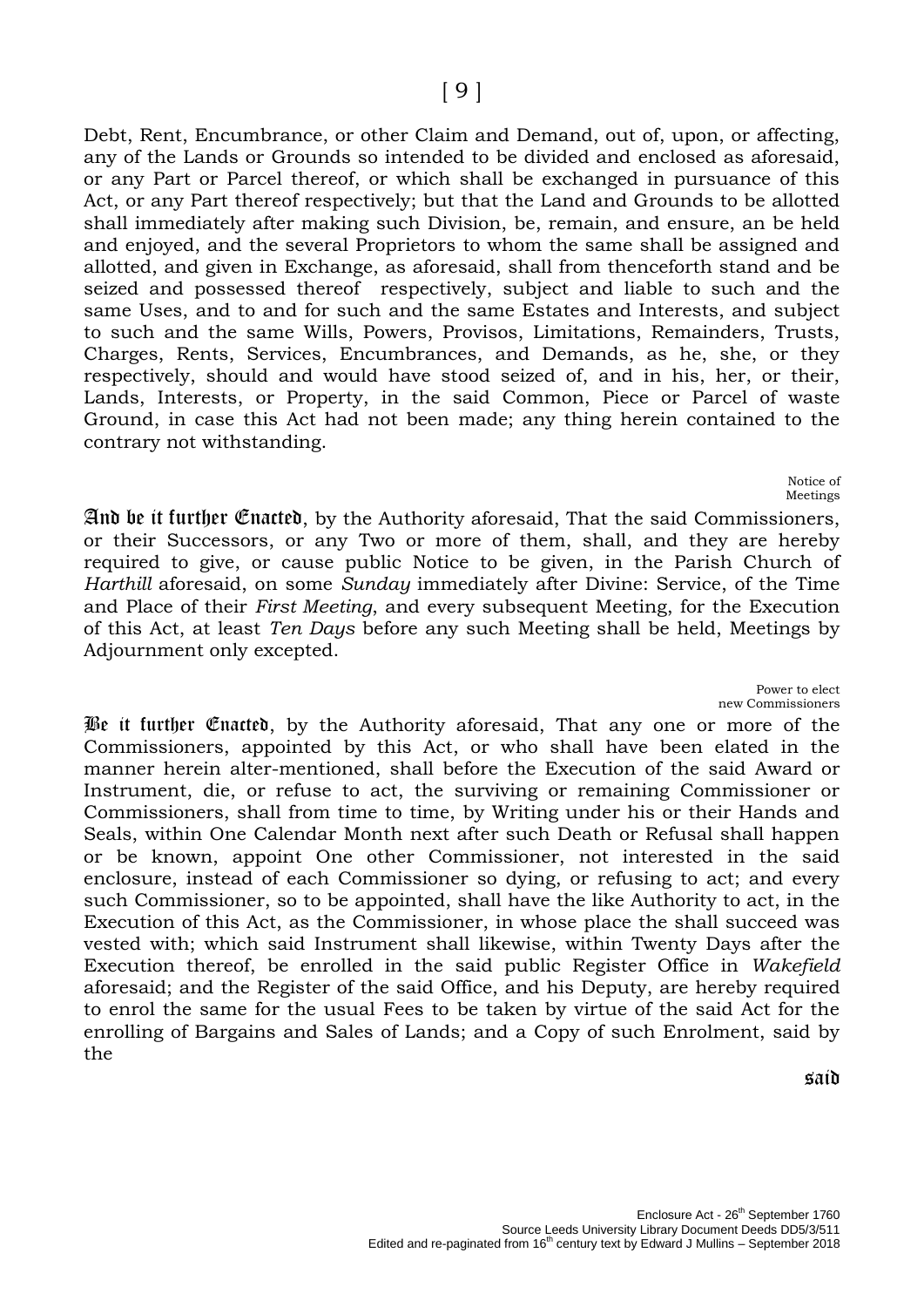## [ 10 ]

said Register, or his Deputy, purporting to be a true Copy thereof, shall be allowed in Evidence in all Courts of Law or Equity in *Great Britain*, or elsewhere; .provided that Notice be given, in the said Parish Church of *Harthill* in manner aforesaid, of the Time and Place of Meeting to cause such Commissioner or Commissioners, at least Ten Days before such Meeting,

## Time for accepting

Allotments

And be it further Enacted, by the Authority aforesaid, That every Person, entitled to any Allotment or Allotments to be made as aforesaid, shall and is hereby required to accept such Allotment or Allotments, within the Space of Six Calendar Months next after the Execution of the said Award or Instrument, and public Notice given in the said Parish Church of *Harthill*, on some *Sunday* immediately after Divine Service, and also Notice in Writing affixed on the Door of the said Parish Church for that Purpose, signed by the said Commissioners, or their Successors, or any Two or more of them, (which Notices the said Commissioners, and their Successors, or any Two or more of them, are hereby required to cause to be to published and given); and every Person, who shall neglect or refuse to accept any such Allotment within the Time mentioned or limited, shall be totally excluded from having or receiving any Benefit or Advantage by this present Act, and also from any Estate, Interest, and Right of Common whatsoever. Into, or in respect of, the Lands allotted to any other Person or Persons by virtue of this Act.

## Guardians, &c.

may accept Provided always, and it is hereby further Enacted and Declared, by the Authority aforesaid, That the Guardians, Husbands, Trustees, Committees, or Attornies, of any Person or Persons, being a Minor or Minors, or otherwise incapable by Law to accept any inch Allotments, shall be and are hereby enabled and required to accept thereof for the Use of such Person or Persons; and also that any Person or Persons entitled to any Allotment or Allotments, as Tenant or Tenants for Life or Lives, shall be and is and are hereby respectively enabled to take and accept of such Allotment or Allotments; and also that any Person or Persons entitled to any Allotment or Allotments, in Remainder or Expectancy, upon any precedent particular Estate, upon Neglect or Refusal, for the Space aforesaid, of any Tenant or Tenants in Possession, or any Person entitled to any such precedent particular Estate, shall be and is and are respectively hereby enabled to accept of any such Allotment or Allotments in lieu and instead of any such Tenant or Person so entitled, and neglecting or refusing as aforesaid; and every such Acceptance respectively shall be, and is hereby declared to be, valid and effectual; any thing

herein contained to the contrary notwithstanding.

Non-acceptance not to prejudice Infants &c.

Provided also, That the Non-claim or Non-acceptance of any Guardian, Husband, Trustee, Committee, or Attorney, shall not exclude or prejudice the Claim or Acceptance of any Infant, Lunatic, Idiot,

Feme-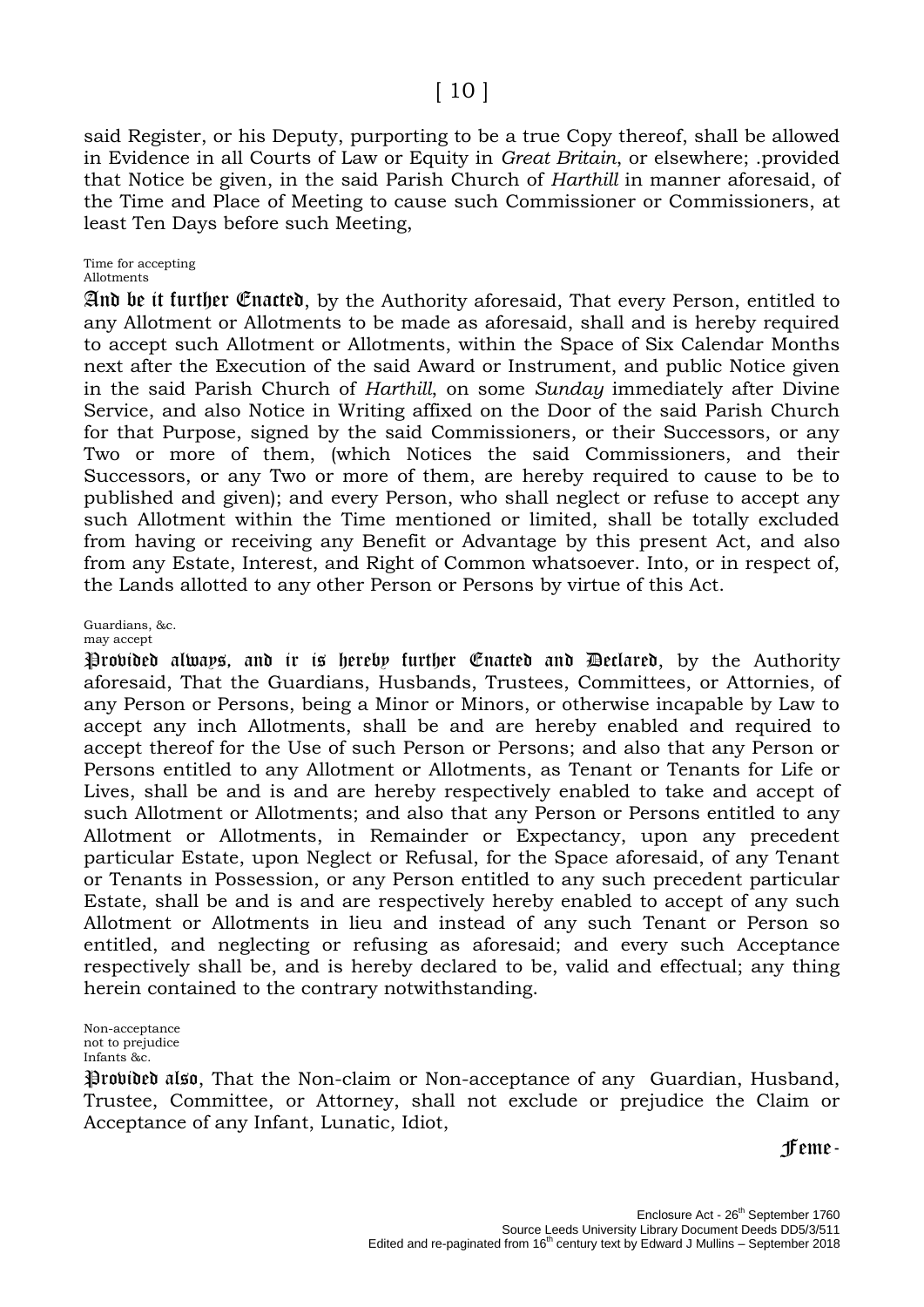Feme-covert, or other Person, under any Incapacity as aforesaid, who hall claim or accept within Twelve Calendar Months next after such Incapacity shall be removed; or of any Person or Persons entitled as Heir or in Remainder, after the Death of any Person dying under such Incapacity, who Shall claim or accept within Twelve Calendar Months after his, her, or their Right or interest shall have accrued, or be known to have accrued.

> Lords I preserve

Provided always, and be it further Enacted, by the Authority aforesaid, That this Act shall not prejudice, lessen, or defeat, the Rights, Titles, or Interests, of the said Duke, as Lord of the said Manor of *Harthill with Woodhall*, or of any future Lord or Lords of the said Manor, of, in, or to, the Seigniory, Royalties, Rights, and Services, incident and belonging to the said Manor; but that the said Duke, and such Lord or Lords for the Time being, and all Persons claiming and to claim under and in Trust for him or them, as Lord or Lords of the said Manor, shall, at all Times hereafter, hold and enjoy all Rents, Services, Rights, Royalties, Courts, Perquisites and Profits of Courts, Stone-Quarries, Coal Mines, and other Mines and Minerals, together with all Rights, Powers, Authorities, Privileges, Liberties,Advantages,Ways,Way-leaves, Paths, and Passages whatsoever, for the more easy and effectual getting, winning, taking, felling, vending, carting, and carrying away, of or from such Quarries, Coal Pits, or Mines, all and all Manner of Stone, Coals, Mines, and Minerals; and also all Goods and Chattels of Felons and Fugitives, Felons of themselves, and put in Exigent Deodands, Waifs Estrays, Forfeitures, and all other Royalties, Privileges, and Jurisdictions, to the said Manor, or to the Lord thereof, incident, belonging, appendant., or appertaining (other than and except the Right to the Soil and Inheritance of such Parcels of Land as shall be allotted by virtue of this Act to any other Person or Persons; and also such Right of Common, and other the Depaslurage, as can or may be claimed by the Lord or Lords of the said Manor, upon the Lands hereby intended to be enclosed) in as full, ample, and beneficial .Manner, to all Intents and Purposes, as he or they might have held and enjoyed the same before the passing this Act, or in case the same had not been made.

Provided always and be it further Enacted, by the Authority aforesaid, That this Act shall not prejudice, lessen, or defeat, the Right, Title, or Interest, of the said John Hewett, or of any future Rector of the said Parish, of, in, or to, the Tythes of Corn, Grain, Hay, Wool, and Lambs, or any other Tythes belonging to the said Rectory; but that the said John Hewett, and such Rector and Rectors for the Time being, shall, at all Times hereafter have and enjoy the said Tythes, in as full, ample, and beneficial Manner, to all intents and Purposes, as he or they might have taken and enjoyed the same before the passing of the Act, or in care the same had not been made.

## $\sin$ abina